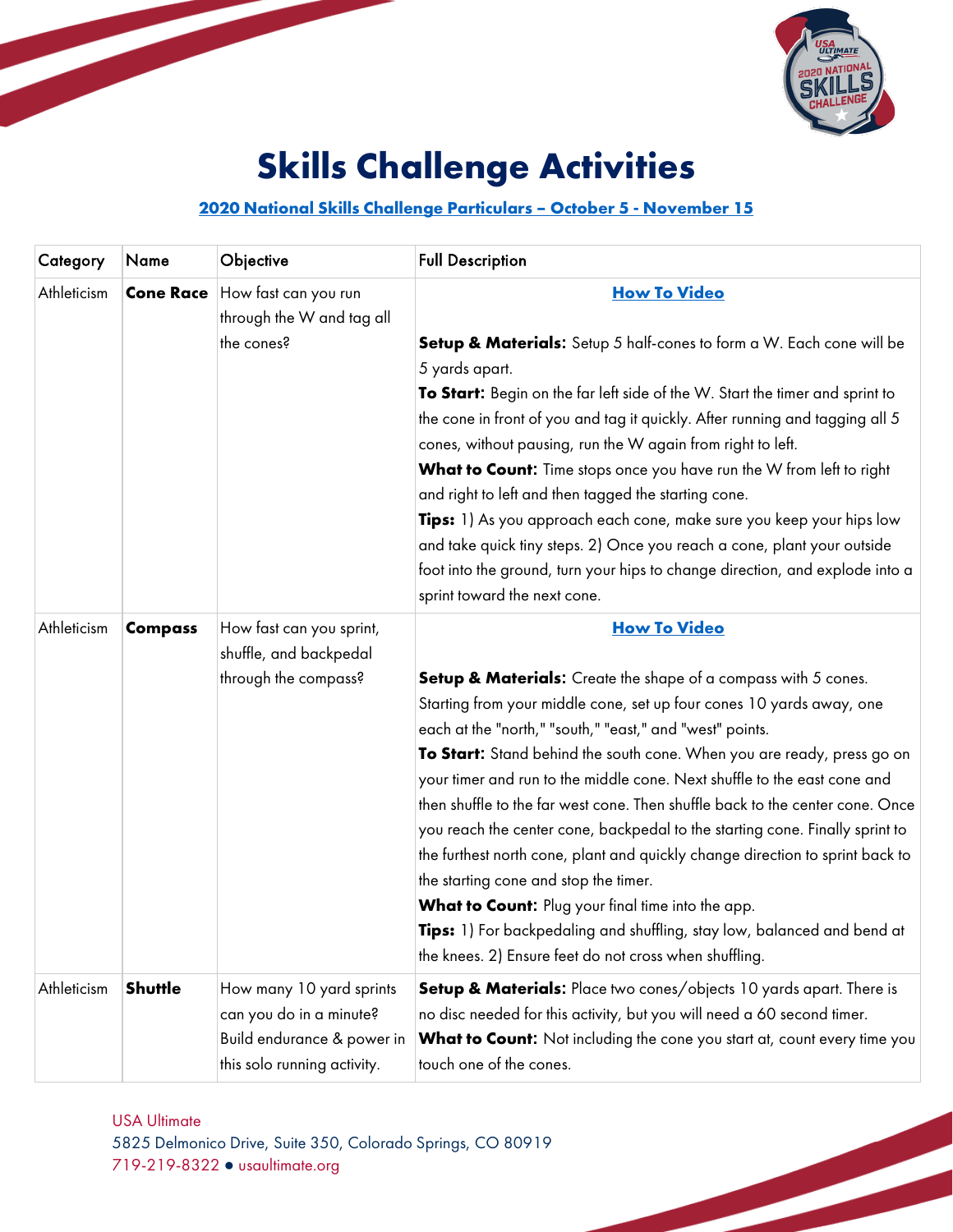

|          |                  | Touch each cone as many<br>times as you can by running<br>in between them. | <b>Tips:</b> 1) Take smaller steps as you slow down and get low to change<br>directions. 2) Try pacing yourself the first few times until you can keep<br>running for the whole minute; then try to get faster and faster. |
|----------|------------------|----------------------------------------------------------------------------|----------------------------------------------------------------------------------------------------------------------------------------------------------------------------------------------------------------------------|
| Disc Fun | <b>Disc Spin</b> | How long can you spin the<br>disc on your finger?                          | <b>How To Video</b>                                                                                                                                                                                                        |
|          |                  |                                                                            | <b>Setup &amp; Materials:</b> You only need 1 disc, and a partner who can time                                                                                                                                             |
|          |                  |                                                                            | you with a stopwatch or timer.                                                                                                                                                                                             |
|          |                  |                                                                            | To Start: Have your partner give you a "3-2-1" before simultaneously 1)                                                                                                                                                    |
|          |                  |                                                                            | they start timing you, and 2) you start spinning the bottom of the disc on a<br>finger.                                                                                                                                    |
|          |                  |                                                                            | What to Count: Your partner will stop the timer as soon as you lose                                                                                                                                                        |
|          |                  |                                                                            | control of the disc. Put your time into the app.                                                                                                                                                                           |
|          |                  |                                                                            | Tips: 1) Try spinning the disc with your opposite hand on your pointer or                                                                                                                                                  |
|          |                  |                                                                            | middle finger and keep it balanced until it comes to a stop. When you have                                                                                                                                                 |
|          |                  |                                                                            | that down, start moving that finger in small circles to keep the disc spinning.                                                                                                                                            |
| Disc Fun | <b>Flip Toss</b> | How many disc flips can you<br>complete in 1 minute?                       | <b>How To Video</b>                                                                                                                                                                                                        |
|          |                  |                                                                            | Setup & Materials: Find a safe space free of breakables to use your                                                                                                                                                        |
|          |                  |                                                                            | disc. You need 1 disc and a 60 second timer.                                                                                                                                                                               |
|          |                  |                                                                            | To Start: Push the start button on your timer, and attempt your first disc                                                                                                                                                 |
|          |                  |                                                                            | flip. To accomplish this, hold the disc with its underside facing away from                                                                                                                                                |
|          |                  |                                                                            | you, your thumb on the inside rim and four fingers splayed out on the top                                                                                                                                                  |
|          |                  |                                                                            | flight rings. Toss the disc in an upward motion toward your body. You must                                                                                                                                                 |
|          |                  |                                                                            | catch the disc with your other hand above your head after the disc has                                                                                                                                                     |
|          |                  |                                                                            | flipped over once for it to count. Stop when the timer goes off.                                                                                                                                                           |
|          |                  |                                                                            | What to Count: How many complete catches did you make above your<br>head during the minute?                                                                                                                                |
| Disc Fun | <b>Alligator</b> | How many catches can you                                                   | <b>How To Video</b>                                                                                                                                                                                                        |
|          | <b>Spins</b>     | make after a 360 degree                                                    |                                                                                                                                                                                                                            |
|          |                  | spin in 30 seconds?                                                        | Setup & Materials: Find a safe place free of breakables and sharp                                                                                                                                                          |
|          |                  |                                                                            | edges where you can spin around and possibly drop a disc. It's also helpful                                                                                                                                                |
|          |                  |                                                                            | to find a line on the ground (could be a crack in or a line drawn on the                                                                                                                                                   |
|          |                  |                                                                            | sidewalk) to focus on as you spin. You'll need 1 disc and a 30 second                                                                                                                                                      |
|          |                  |                                                                            | timer.                                                                                                                                                                                                                     |
|          |                  |                                                                            | To Start: Stand with your feet facing forward and your disc in hand. Start                                                                                                                                                 |
|          |                  |                                                                            | your timer. Toss your disc in the air and spin 360 degrees as fast as                                                                                                                                                      |
|          |                  |                                                                            | possible before catching the disc. Count each successful catch. Stop when                                                                                                                                                  |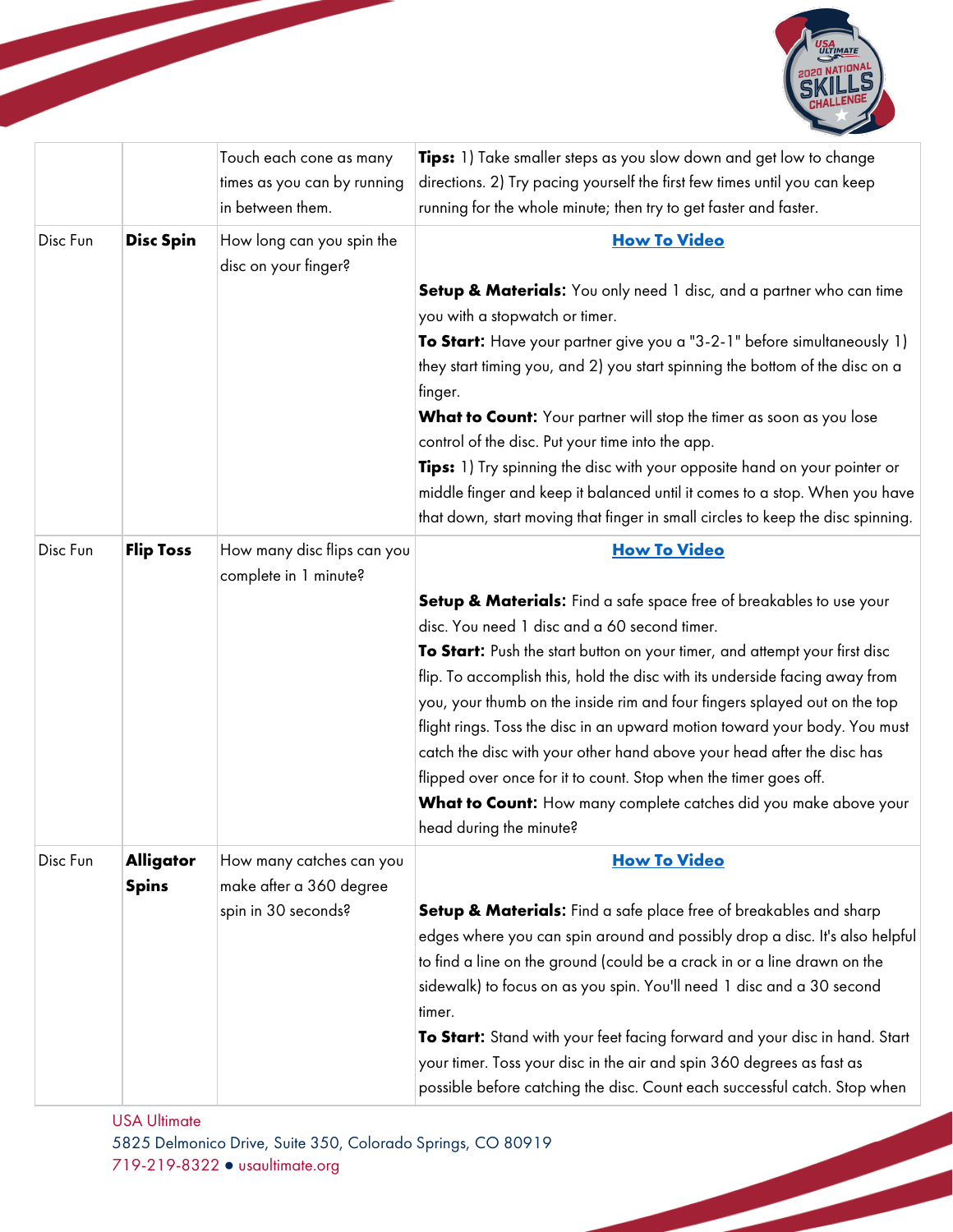

|                            |            |                                                                        | the timer expires.<br>What to Count: Track how many successful catches you made during the<br>30 seconds.<br>Tips: 1) Try to toss the disc up level with the ground and with some spin for<br>added hang time; you might have to vary how high you throw the disc. 2)<br>Keep your hands in the alligator position while turning so you're ready to<br>catch. 3) After you try this spinning one direction, try doing it the other<br>direction to keep your body balanced.                                                                                                                                                                                                                                                                                                                                                                                                                                                                                                                                      |
|----------------------------|------------|------------------------------------------------------------------------|------------------------------------------------------------------------------------------------------------------------------------------------------------------------------------------------------------------------------------------------------------------------------------------------------------------------------------------------------------------------------------------------------------------------------------------------------------------------------------------------------------------------------------------------------------------------------------------------------------------------------------------------------------------------------------------------------------------------------------------------------------------------------------------------------------------------------------------------------------------------------------------------------------------------------------------------------------------------------------------------------------------|
| Game Skills <b>Throw</b> , | Run, Catch | What's the maximum<br>distance you can run to<br>catch your own throw? | <b>How To Video</b><br>Setup & Materials: You need a disc and a way to measure your total                                                                                                                                                                                                                                                                                                                                                                                                                                                                                                                                                                                                                                                                                                                                                                                                                                                                                                                        |
|                            |            |                                                                        | distance between the throw and the catch, such as a tape measure, phone<br>app or football field. Mark the starting line on the field.<br>To Start: Throw the disc before crossing the line on the field, and then run<br>to catch the disc with one hand. You have unlimited attempts.<br>What to Count: Measure the distance between the starting line and<br>where the disc was caught.<br><b>Tips:</b> 1) As you release the throw, your non-pivot foot and leg should be<br>moving to prepare to explode and sprint toward the disc. 2) Once you're<br>running to catch the disc, glance quickly up at the disc to track where it is<br>headed and then continue in a straight sprint. As you move closer to the<br>disc, look up to check how it will fall and move to catch the disc.                                                                                                                                                                                                                     |
| Game Skills Figure 8s      |            | How many catches can you<br>make while running in 1<br>minute?         | <b>How To Video</b><br>Setup & Materials: Place two cones/objects 10 yards apart. Your<br>partner for this activity will stand in front of the "starting cone" and will<br>throw a disc to you for 60 seconds. Make sure your partner has a timer.<br>To Start: Stand on the left side of your partner and have them start a 60<br>second timer. On "Go," sprint toward the right side of the cone and turn<br>around it counter-clockwise, sprint back to the opposite side of your<br>partner but heads up! As you're running your partner will toss a soft short<br>pass - about 3 yards and waist-high - for you to catch. Catch it if you can!<br>If caught, immediately hand it off to your partner and continue around them<br>in a clockwise direction and start your next Figure 8. If it's not caught, have<br>your partner pick up the disc and get back in position while you continue<br>sprinting around the starting cone to begin your next Figure 8. Stop when<br>the 60 second timer goes off. |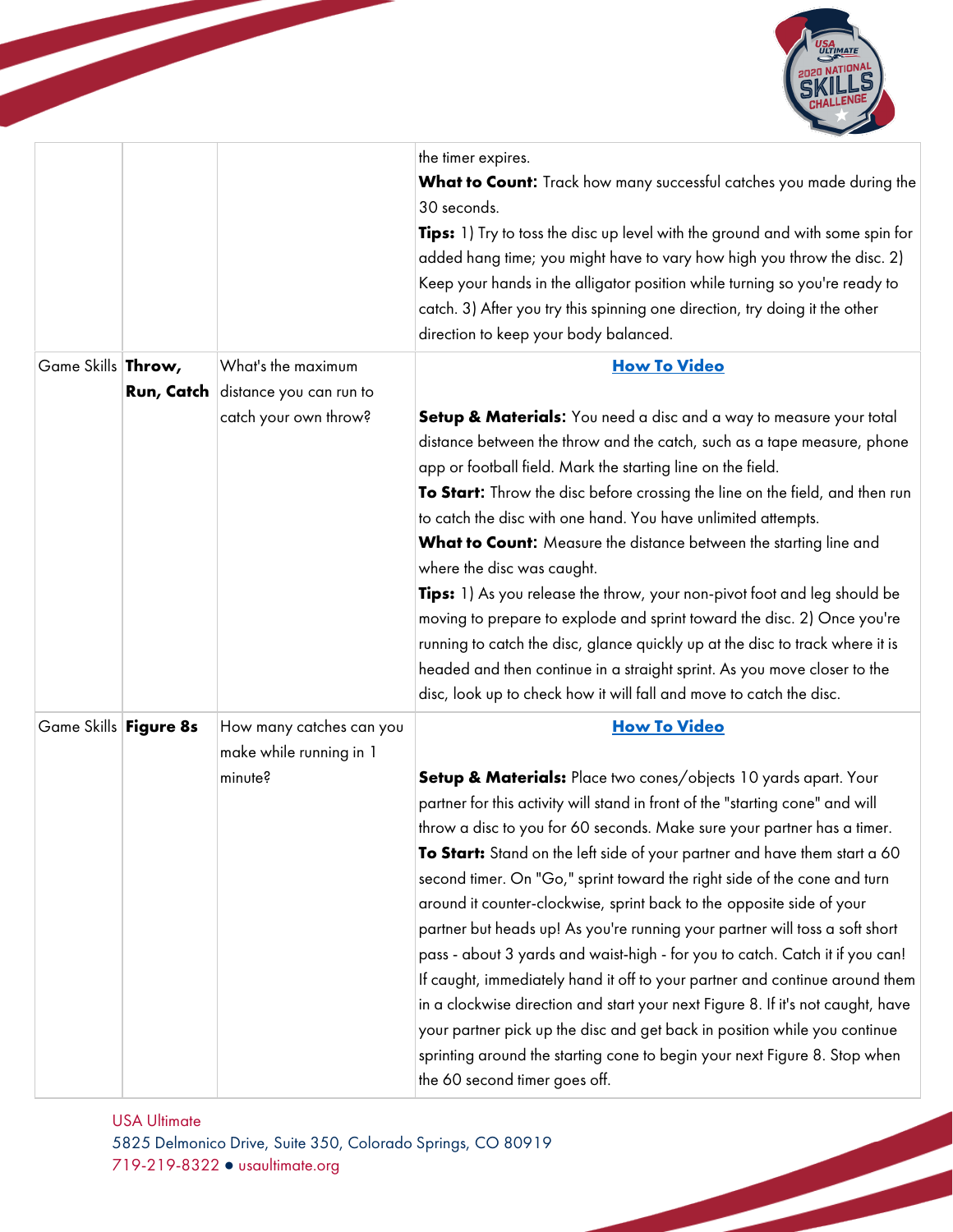

|          |                               |                                                                                                              | What to Count: Track how many complete catches you make!<br>Tips: 1) Watch the disc into your hands. 2) Get low and lean your body<br>into your changes of direction. 3) Try doing the Figure 8 in reverse to make<br>sure your catching is balanced on both sides, but give yourself a 4 minute<br>break before trying it! Maybe throw for your partner while you wait.                                                                                                                                                                                                                                                                                                                                                                                                       |
|----------|-------------------------------|--------------------------------------------------------------------------------------------------------------|--------------------------------------------------------------------------------------------------------------------------------------------------------------------------------------------------------------------------------------------------------------------------------------------------------------------------------------------------------------------------------------------------------------------------------------------------------------------------------------------------------------------------------------------------------------------------------------------------------------------------------------------------------------------------------------------------------------------------------------------------------------------------------|
| Throwing | Throw for<br>Distance -       | Test how far you can throw a<br>backhand, while keeping the                                                  | <b>How To Video</b>                                                                                                                                                                                                                                                                                                                                                                                                                                                                                                                                                                                                                                                                                                                                                            |
|          | <b>Backhand</b>               | disc in bounds.                                                                                              | Setup & Materials: You need a disc and a way to measure your total<br>distance between the throw and the catch, such as a tape measure, phone<br>app or football field. Mark off a width of 40 yards. Mark the starting line<br>on the field.<br>To Start: Start behind the starting line, and be sure to release the disc<br>before crossing the line. Throw a backhand as far as you can.<br>What to Count: You have unlimited attempts. Measure the distance<br>between the starting line and where the disc first touches the ground in<br>bounds.<br><b>Tips:</b> 1) A strong grip and explosive snap of your wrist are key, so you can<br>release the disc with more spin and strength. 2) Place a marker on the field<br>to help you identify a personal distance goal. |
| Throwing | Throw for                     | Test how far you can throw a                                                                                 | <b>How To Video</b>                                                                                                                                                                                                                                                                                                                                                                                                                                                                                                                                                                                                                                                                                                                                                            |
|          | Distance -<br><b>Forehand</b> | forehand, while keeping the<br>disc in bounds.                                                               | Setup & Materials: You need a disc and a way to measure your total<br>distance between the throw and the catch, such as a tape measure, phone<br>app or football field. Mark off a width of 40 yards. Mark the starting line<br>on the field.<br>To Start: Start behind the starting line, and be sure to release the disc<br>before crossing the line. Throw a forehand as far as you can.<br>What to Count: You have unlimited attempts. Measure the distance<br>between the starting line and where the disc first touches the ground in<br>bounds.<br>Tips: 1) A strong grip and explosive snap of your wrist are key, so you can<br>release the disc with more spin and strength. 2) Place a marker on the field<br>to help you identify a personal distance goal.        |
| Throwing |                               | <b>Sink a Disc</b> How many of the 20<br>consecutive throws can you<br>get to land in the laundry<br>basket? | <b>How To Video</b><br><b>Setup &amp; Materials:</b> You need one disc and a laundry basket or<br>something similar in size, no larger than 24in x 24in.                                                                                                                                                                                                                                                                                                                                                                                                                                                                                                                                                                                                                       |

USA Ultimate

5825 Delmonico Drive, Suite 350, Colorado Springs, CO 80919 719-219-8322 ● usaultimate.org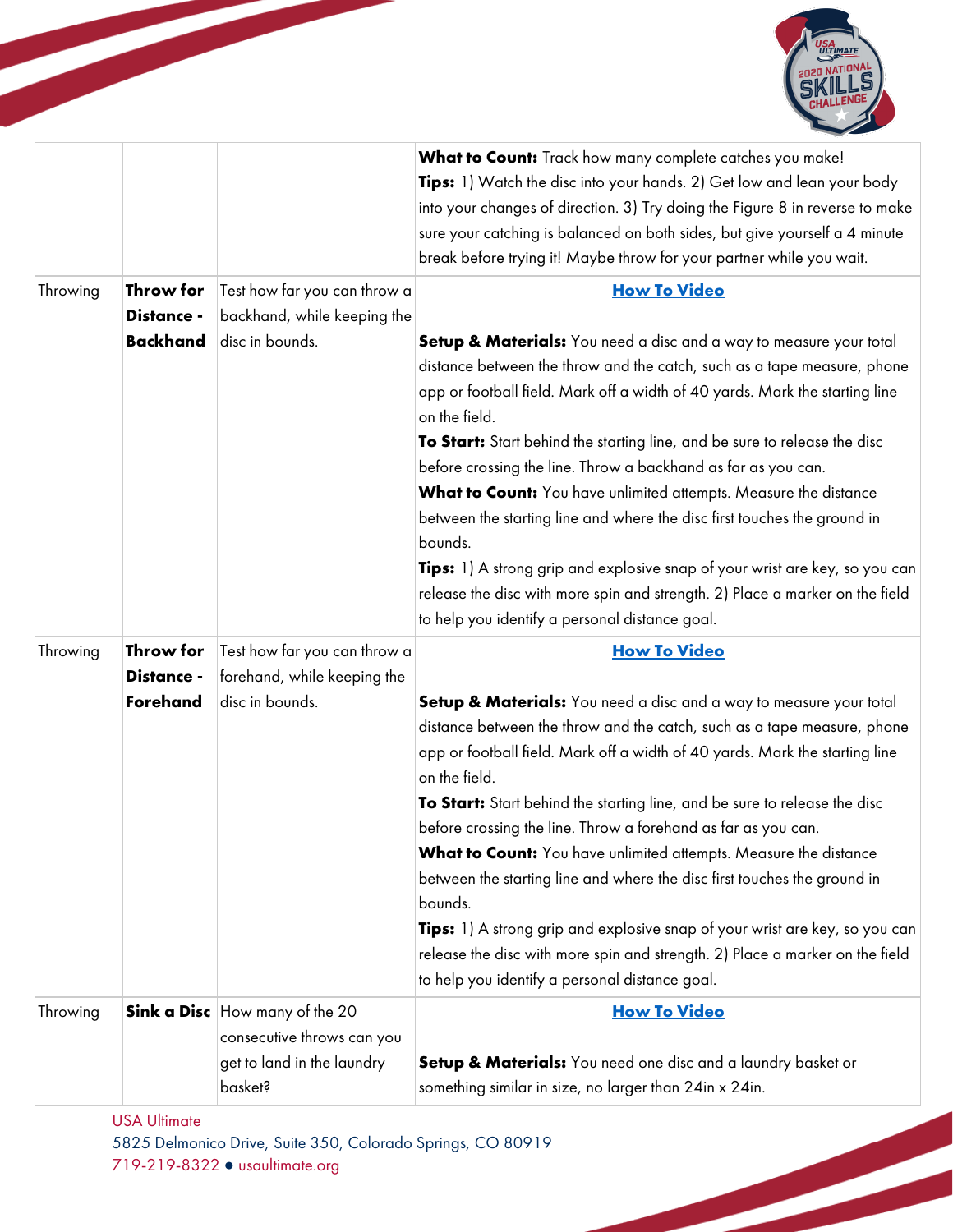

|          |                    |                                                                                                                           | To Start: Stand 3 yards away from the basket. You have 20 consecutive<br>throws to see how many you get to land in the laundry basket.<br>What to Count: Record how many of the 20 tries landed in the basket.<br>Tips: 1) Focus on keeping your throw flat.                                                                                                                                                                                                                                                                                                                                                                                                                                                                                                                                                                                                                                                                                                                                                                                                                                                                                                                                                           |
|----------|--------------------|---------------------------------------------------------------------------------------------------------------------------|------------------------------------------------------------------------------------------------------------------------------------------------------------------------------------------------------------------------------------------------------------------------------------------------------------------------------------------------------------------------------------------------------------------------------------------------------------------------------------------------------------------------------------------------------------------------------------------------------------------------------------------------------------------------------------------------------------------------------------------------------------------------------------------------------------------------------------------------------------------------------------------------------------------------------------------------------------------------------------------------------------------------------------------------------------------------------------------------------------------------------------------------------------------------------------------------------------------------|
| Throwing | Accuracy<br>Ladder | You have 3 attempts to hit<br>your target and move to the<br>next rung of the distance<br>ladder; how far can you<br>get? | <b>How To Video</b><br>Setup & Materials: Place a target, like a kitchen trash can (roughly 36<br>inches tall by 18 inches wide) in an area that is safe for you to both throw<br>from a range of distances and also that doesn't have anything breakable<br>nearby in case you miss. You only need 1 disc, but more are fine. You also<br>need something to mark your starting place.<br>To Start: Start 3 yards away from the target. Mark your starting point with<br>an object. You have three attempts to hit the target from your current<br>distance. If you succeed in hitting the target on any of your three attempts,<br>mark your spot with your marker object, then move backwards 3 yards<br>away and start your three attempts from the new distance. If you do not hit<br>the target in three throws, the game is over.<br>What to Count: Measure the yardage from the target to the spot where<br>you were last successful in hitting the target, which is still marked with your<br>marker object.<br>Tips: 1) If there's a fence behind your target, you won't have to chase discs<br>as far. 2) See if you can get a similar score using forehands for one game<br>and backhands for another game. |